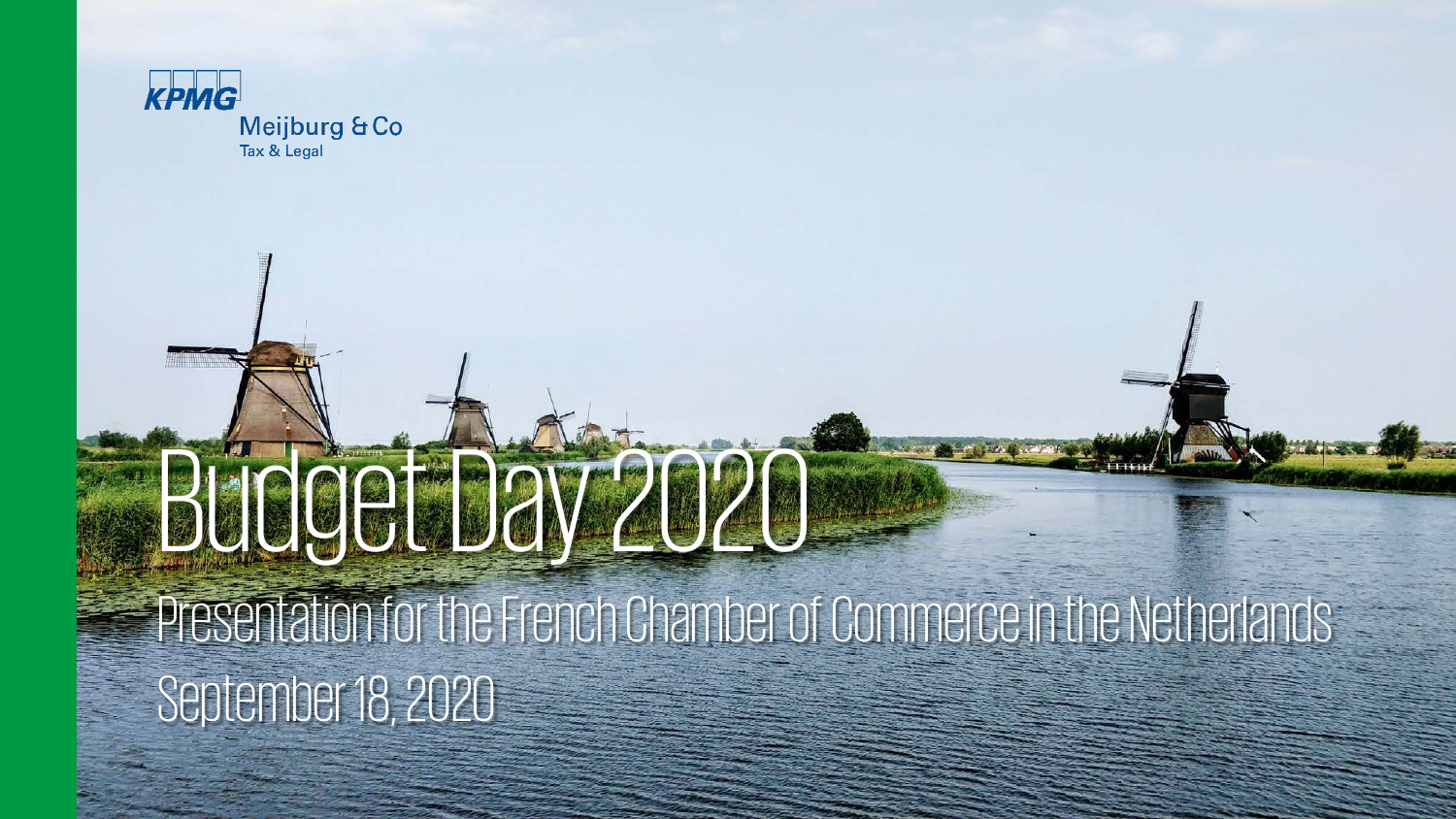

#### **KPMG Meijburg & Co Tax Lawyers**

Bernard van Gerrevink & Michael van Gijlswijk

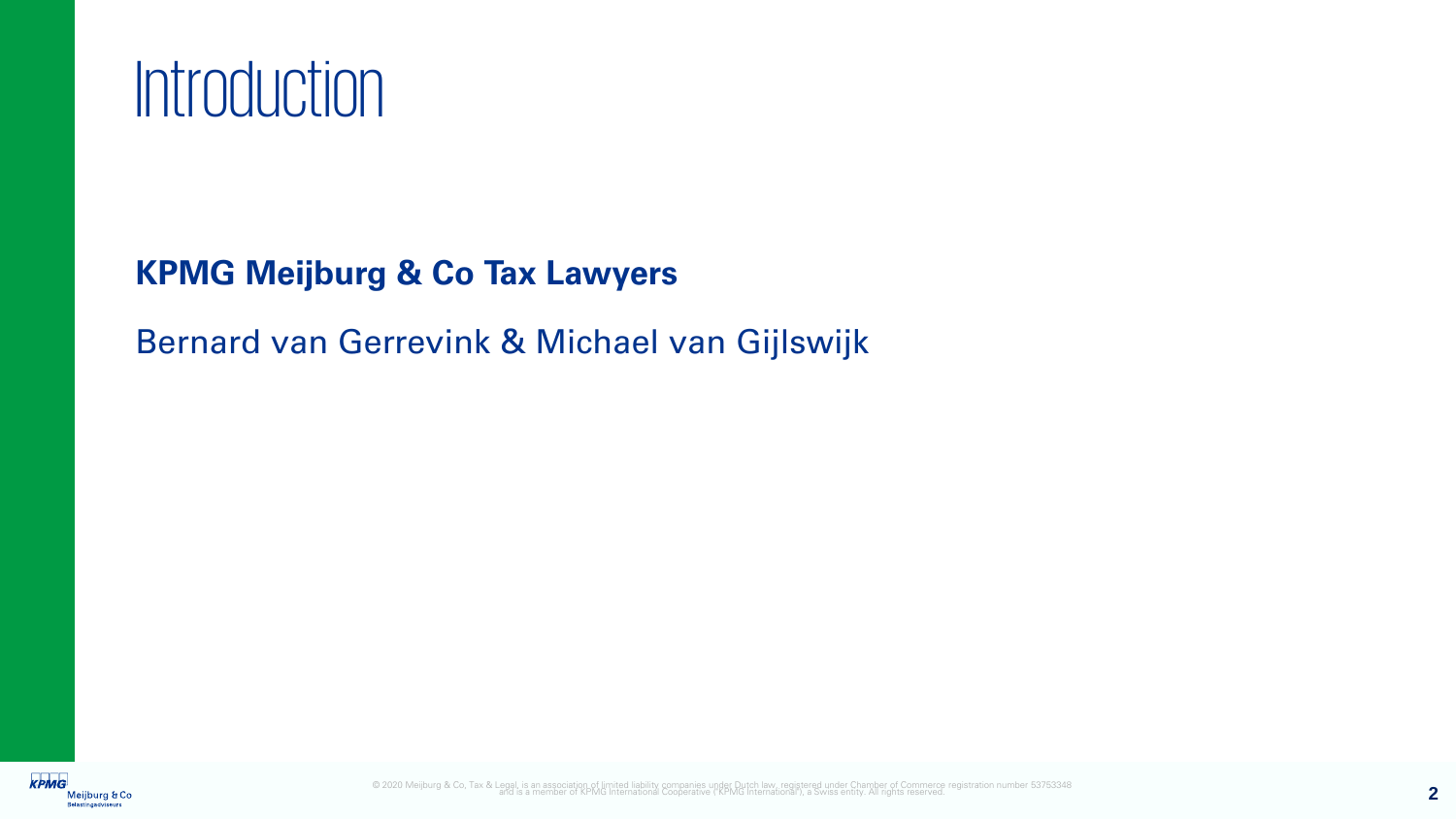## Agenda

- **Corporate income tax rate**
- **Further limitation of interest deduction**
- **EXECUTE:** Limitation loss set-off rules
- **EXECT:** Limitation liquidation loss scheme
- Corona tax reserve
- **Job-related Investment Allowance (Corona)**
- Other (CIT) developments / potential future measures
- **Dividend Withholding tax developments**
- **Personal income tax**
- Real estate transfer tax (if there is time)
- $\bullet$  CO<sub>2</sub> tax on industrial emissions / climate tax measures (if there is time)

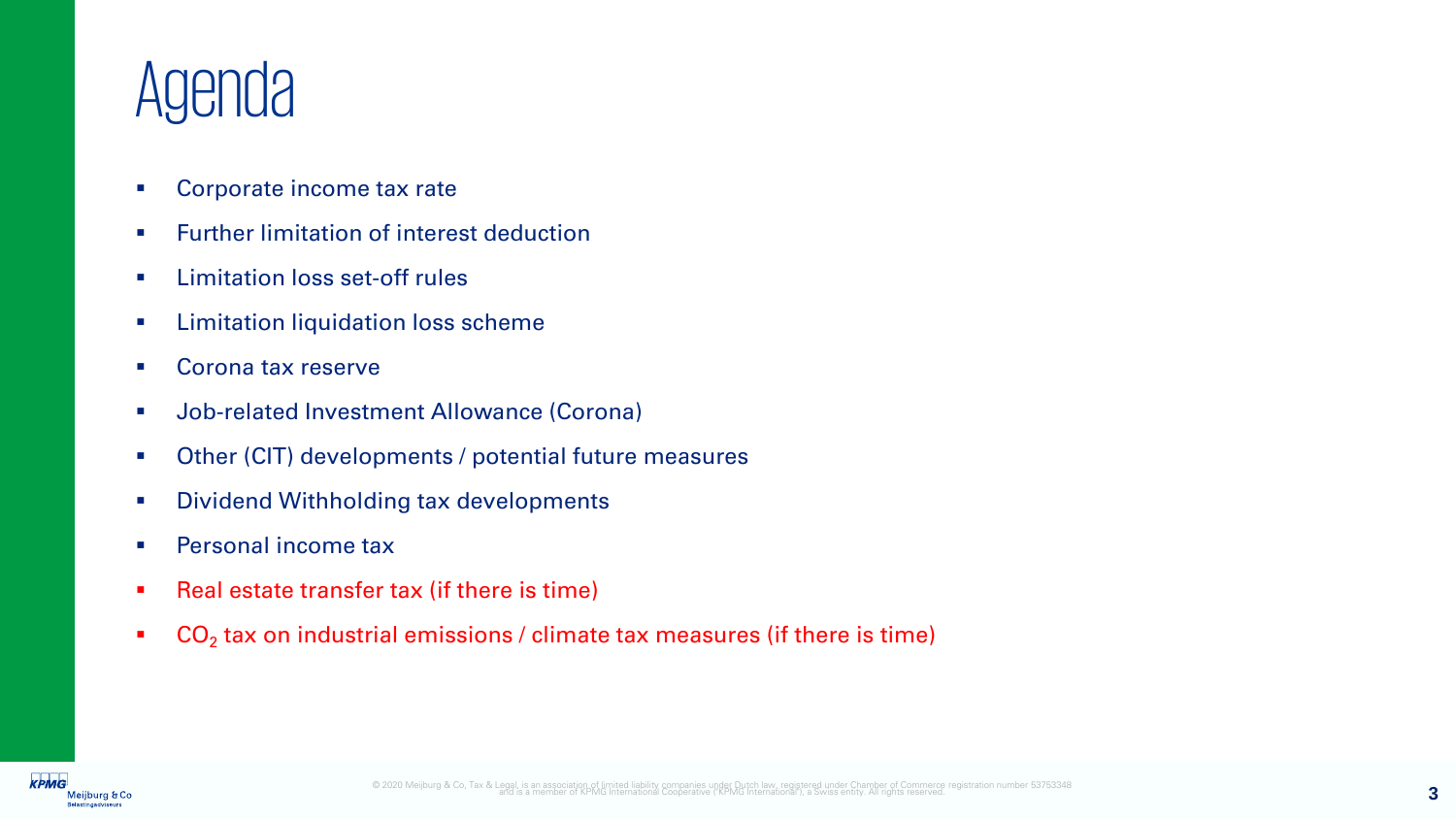## Corporate income tax rate

Different reduction CIT rates than in 2020 Tax Plan

- General rate remains at 25% (instead of 21.7% announced last year)
- **Lower tax rate**

2020: 16.5% on taxable amount < EUR 200,000 2021: 15% on taxable amount < EUR 245,000 2022: 15% on taxable amount < EUR 395,000

- Tax accounting: as long as the amendment of the CIT rate has not been substantively enacted (i.e. late December 2020), the deferred tax position (assets and liabilities) calculation based on 21.7%
- Substantively enacted means that the updated tax rate applies when the proposal has been accepted by the Dutch Senate ('Eerste Kamer') which is different under US GAAP that requires 'enacted' meaning that all formal steps have to be completed (publication National Newspaper)
- Increased effective tax rate Innovation Box from 7% to 9%

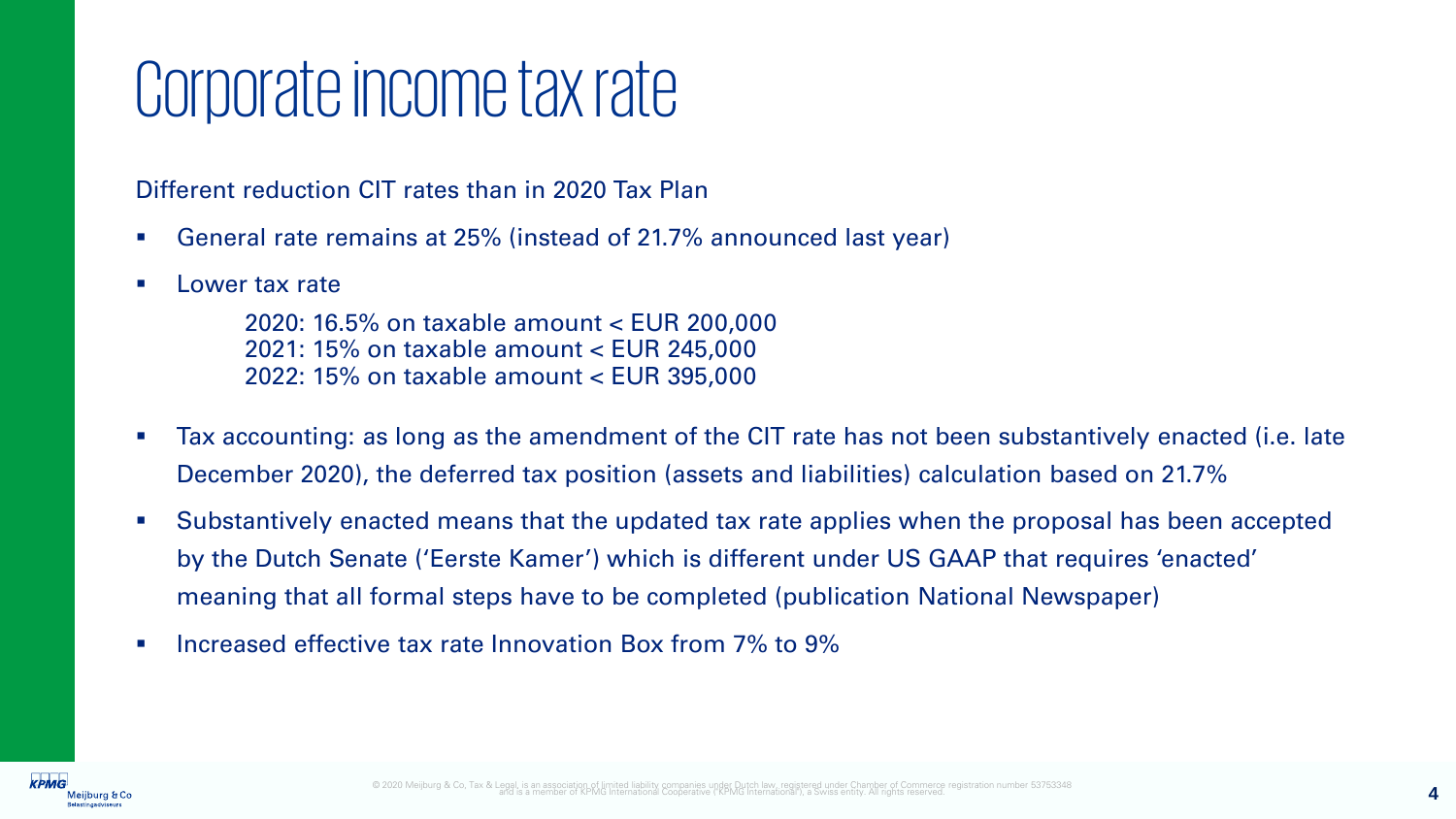## Further limitation of interest deduction

- "Section 10a" interest deduction limitation > no longer exemption positive FX result / negative interest expenses
- Clarification of possible concurrence between hybrid mismatch measures (ATAD 2) and certain interest deduction limitations
- Future (no draft bill yet): more equal tax treatment debt and equity > potential tightening earnings stripping measure (currently 30% EBIDTA rule, might be 20% or 25% EBIDTA rule) / introduction of 'net equity allowance' (in Dutch: *vermogensaftrek*) is considered

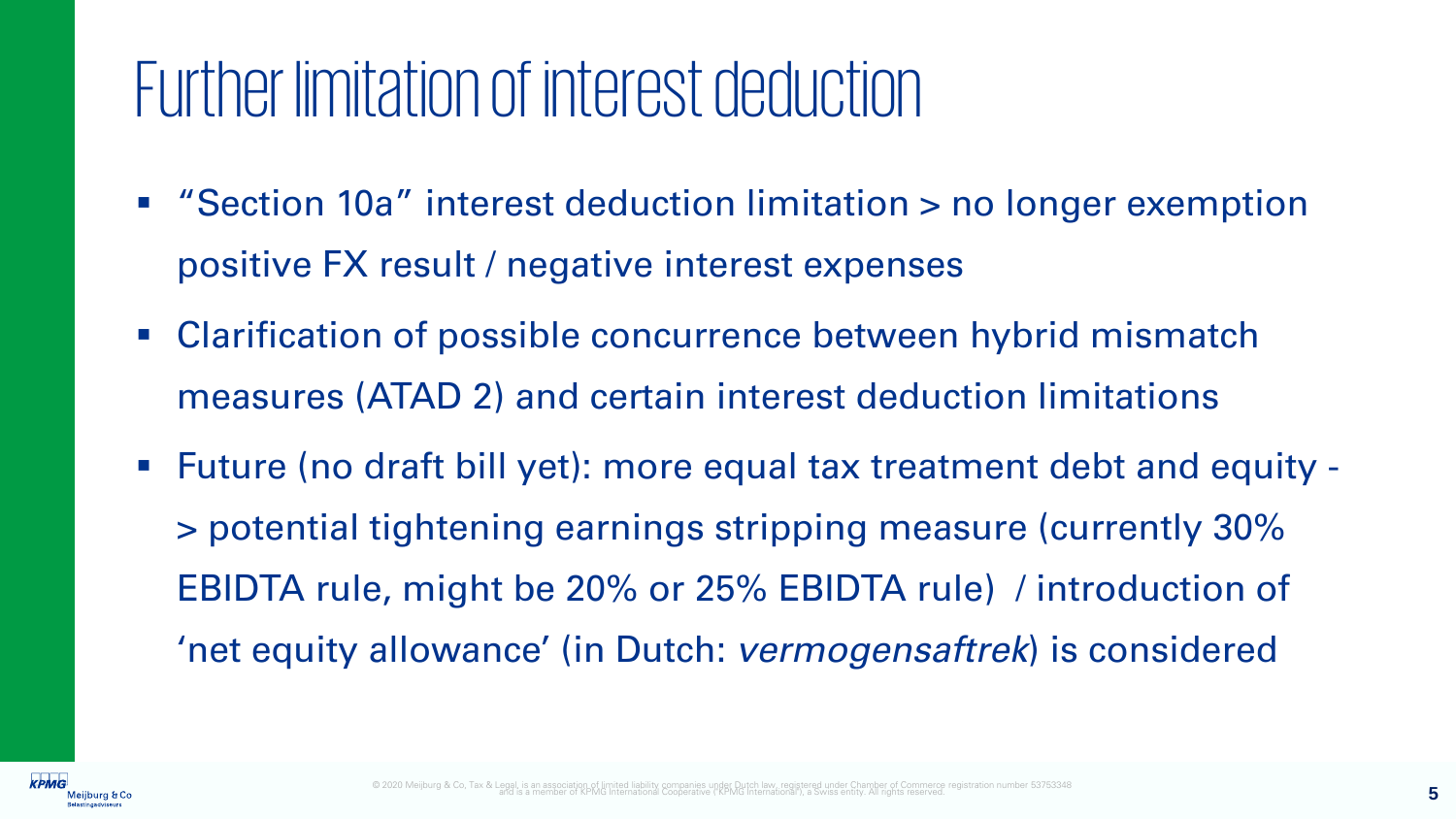### Limitation loss set-off rules

- Currently (2020): basically only timing limitations (1 year carry back and 6 years carry forward)
- As of 2022: losses exceeding EUR 1 million only to be set-off up to 50% of taxable profit (both for carry back and carry forward)
- As of 2022: unlimited carry forward

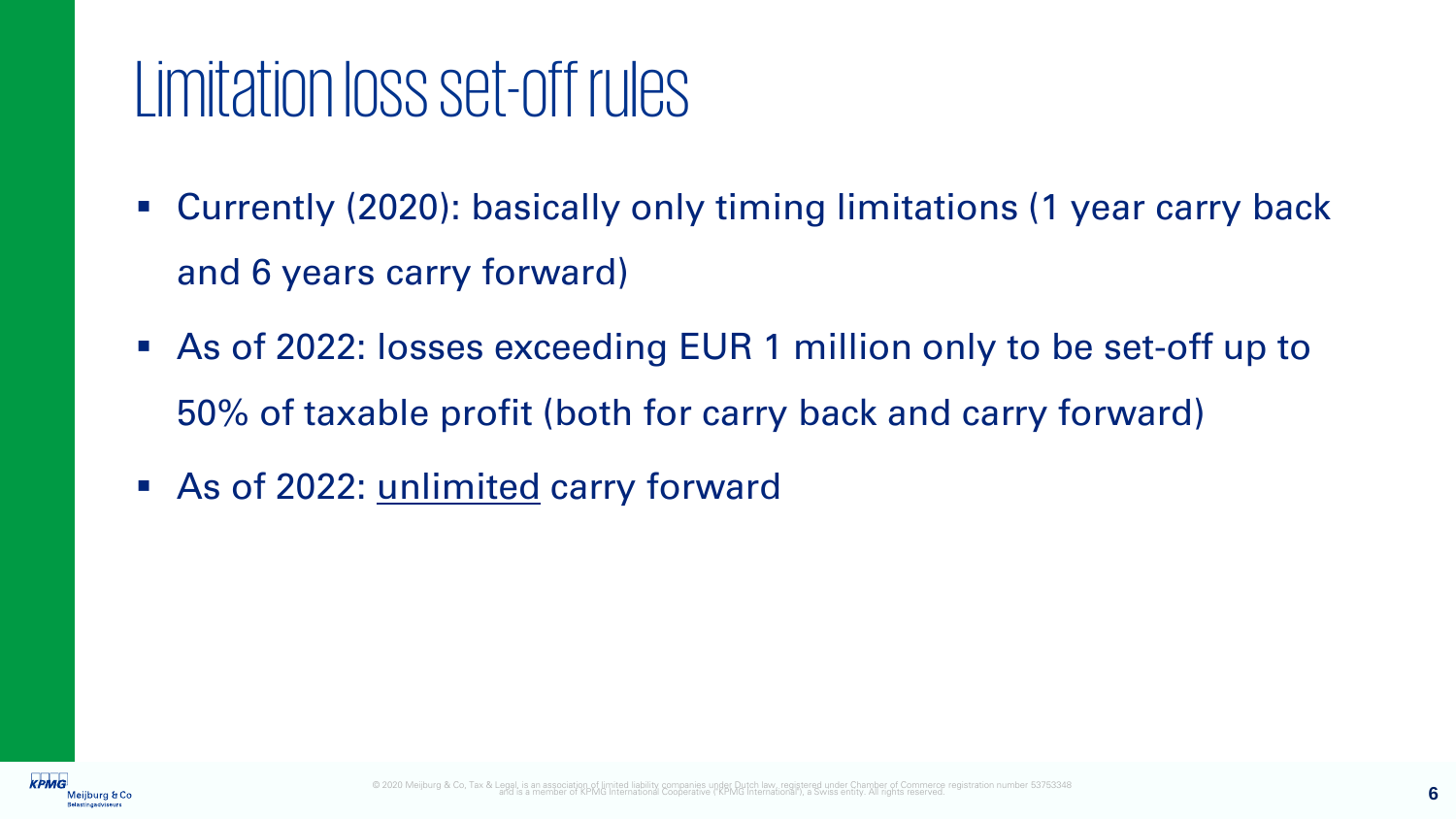#### Limitation liquidation loss scheme

As of 2021, the liquidation loss scheme will be amended in such a way that a liquidation loss will only be deductible if the liquidation is completed within three years of ceasing the activities or the decision to do so (Temporary limitation)

Insofar the liquidation loss exceeds EUR 5 million, this additional liquidation loss will only be deductible if two extra requirements are also fulfilled (next to the temporary limitation). These are (in short):

- 1) a qualifying interest is held (decisive control, 50% or more of shares or voting rights) in an
- 2) EU/EEA resident entity

Cessation losses of foreign permanent establishment will only be deductible in EU/EEA situations

Action required before end of this year in respect of non-EU/EER participations / non-EU/EER permanent establishments

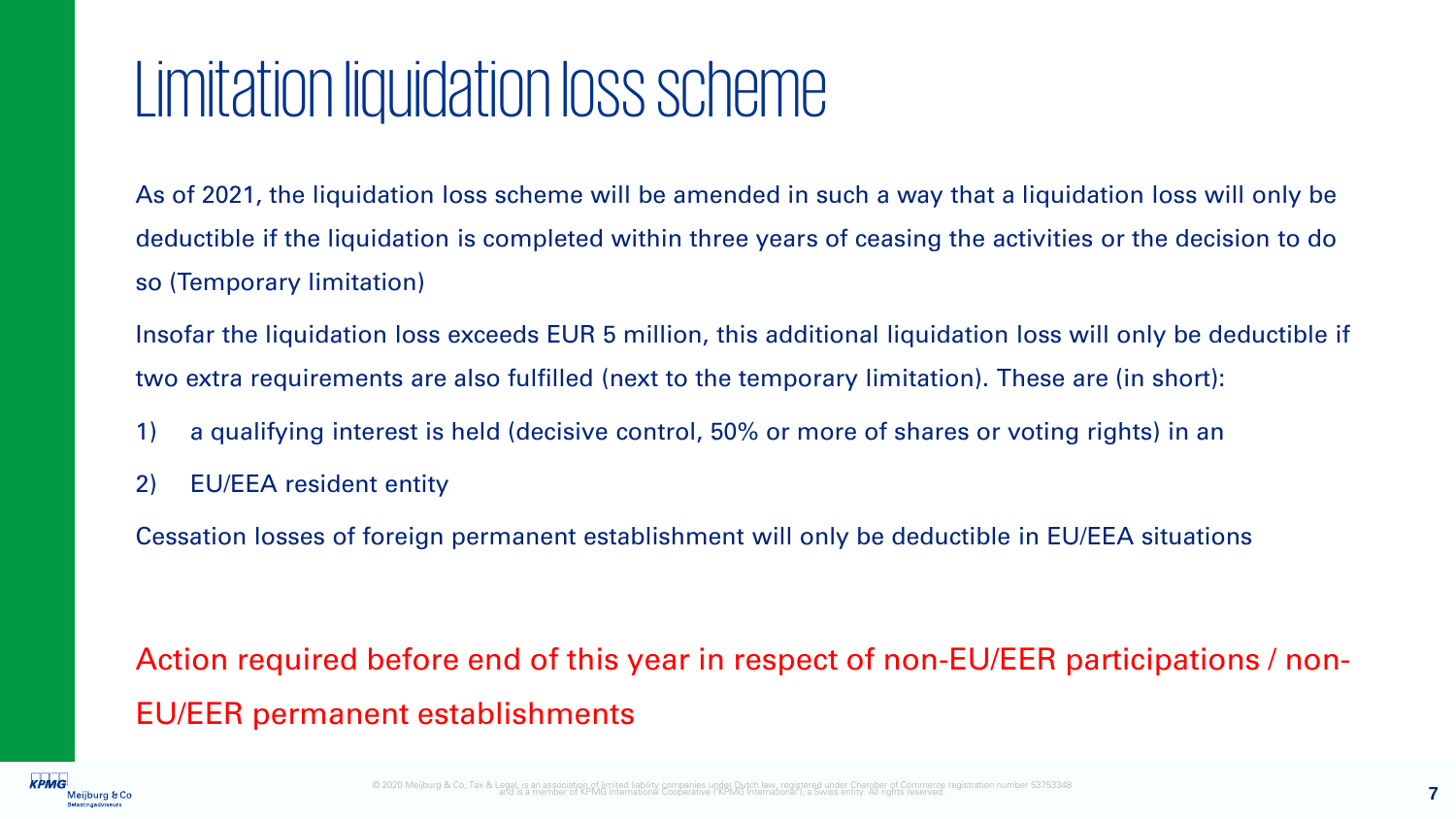#### Corona tax reserve

Corona reserve: a corona-related loss in FY 2020 in the FY 2019 CIT return (thus cash flow benefit)

- **Timing difference: release corona reserve in 2020 CIT return. Deferred tax** liability!
- Maximum addition to corona reserve is corona-related tax loss in 2020
- Only possible if in FY 2020 an overall loss is / will be realized
- As a result of addition corona reserve, no tax loss in FY 2019 (hence: no carry-back to FY 2018)

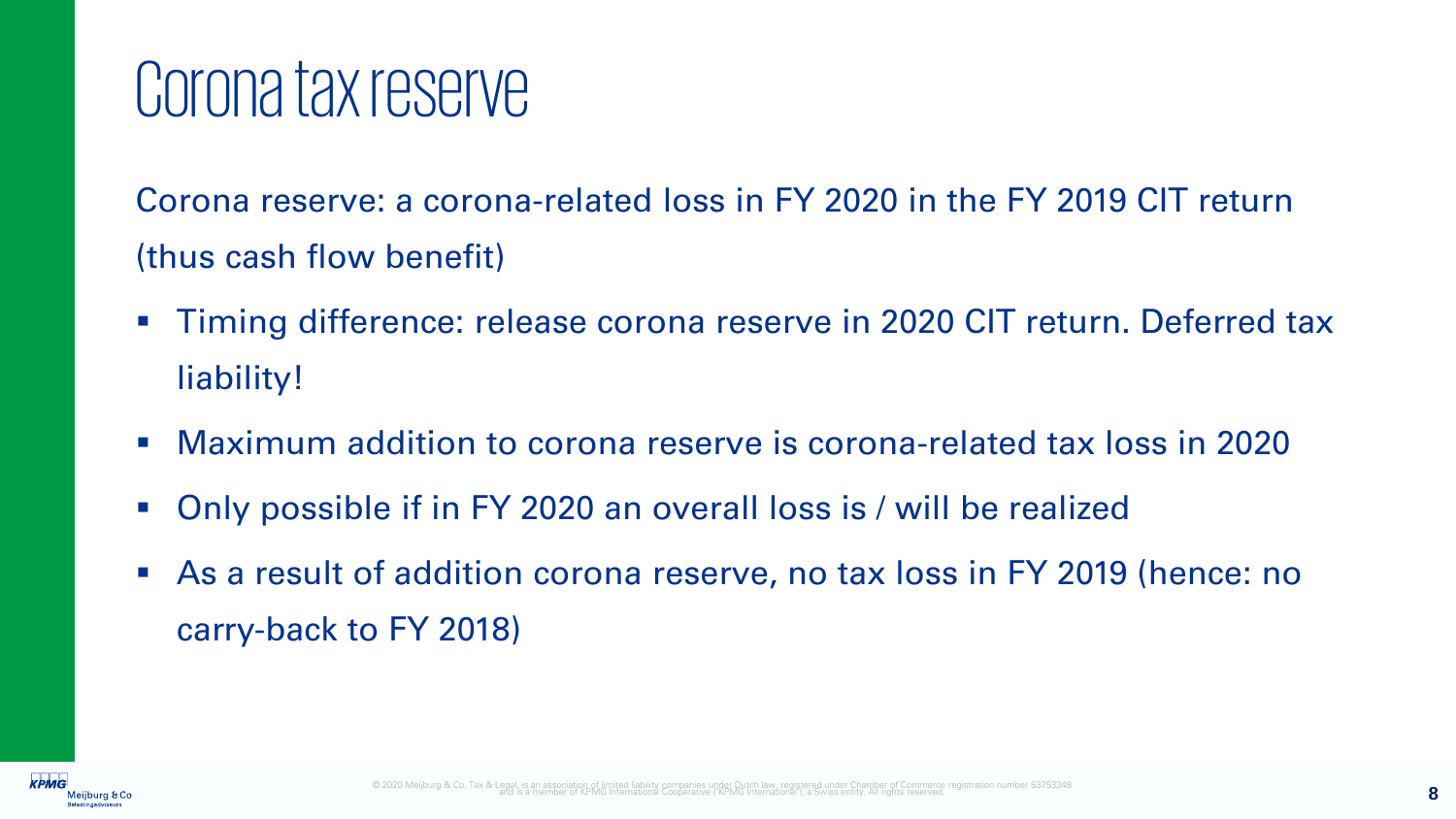## Job-related Investment Allowance (BIK)

- **Introduction of** *Baangerelateerde Investerings Korting* **(BIK). Budget:** 2 billion!!
- Reduction of the wage tax. Cash flow benefit
- Temporary measure: 2021 and 2022
- Further details will be disclosed once the Bill has been sent to Parliament (expected in October)

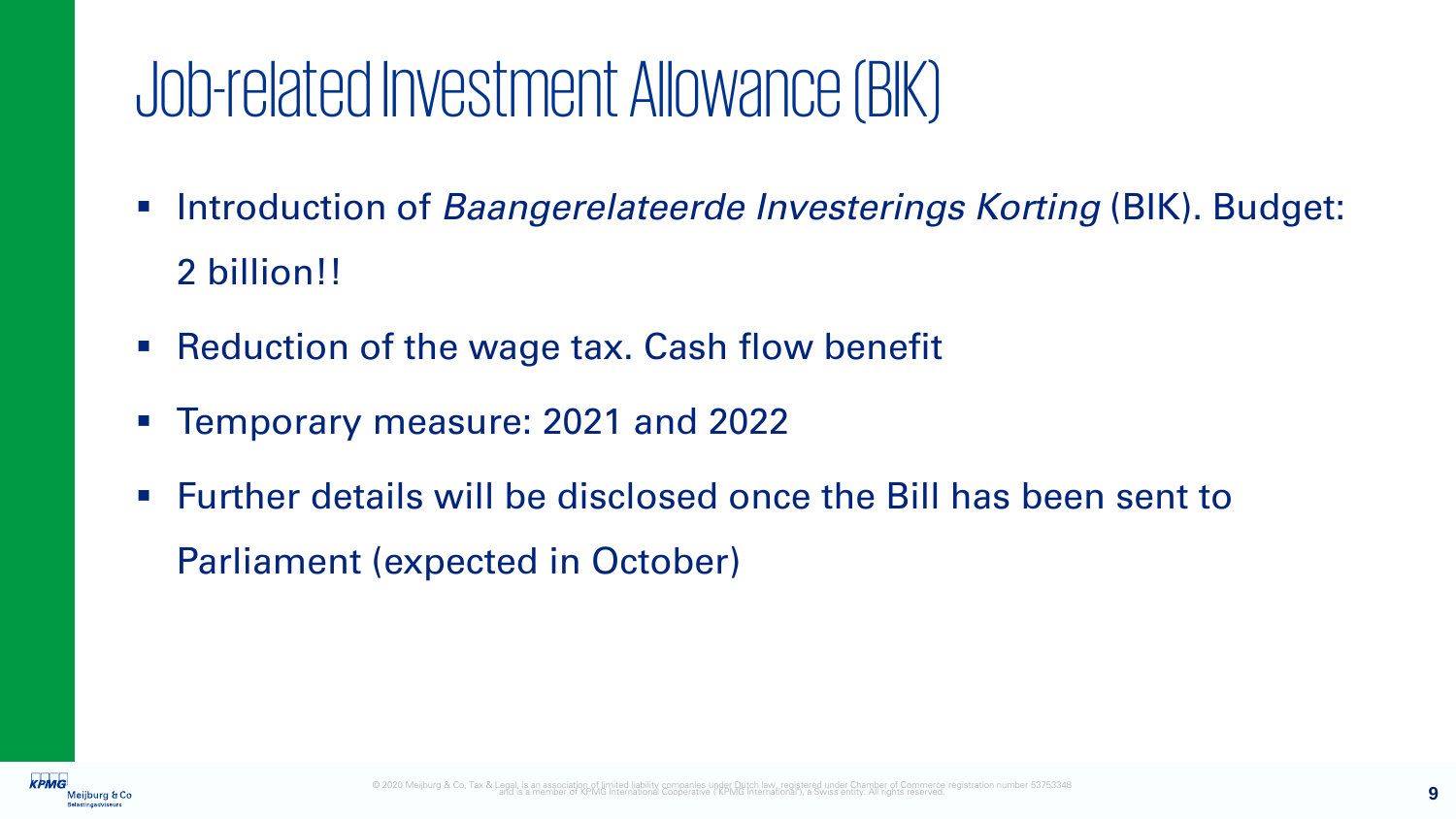## Other (CIT) developments / potential future measures

- **Informal capital structures Transfer Pricing (2022)**
- Other international CIT aspects of Ter Haar Advisory Committee on taxation of multinationals
- New group regime (2025 at the earliest?)

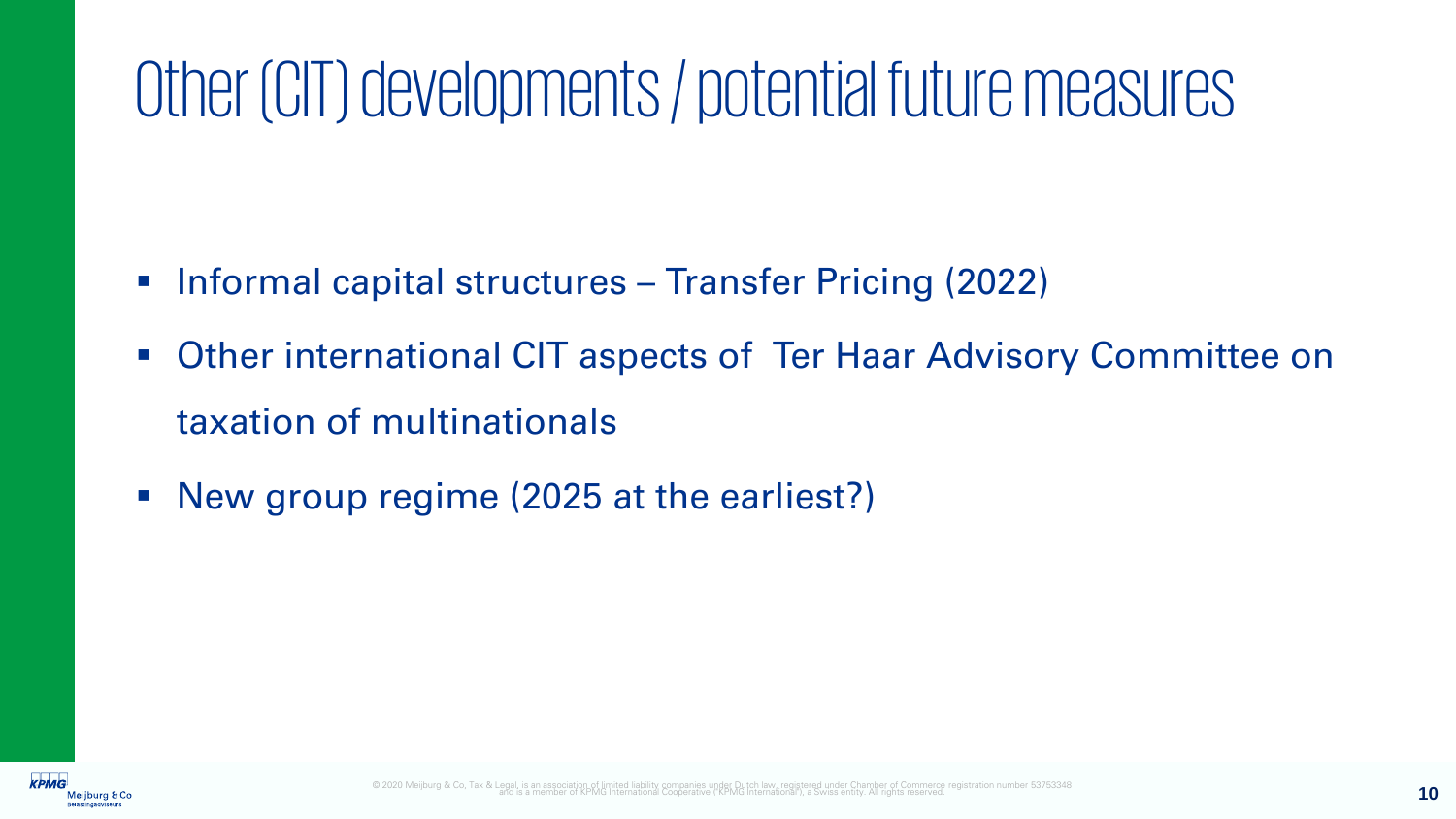## Personal Income Tax

Box 1: slight reduction (from 37.35% to 37.1%)

Box 2: slight increase from 26.25% to 26.9%

Box 3 (income from savings and investments)

- Increase of the tax-free allowance from EUR 30,846 to EUR 50,000 per person (EUR 100,000 for tax partners)
- Above that amount, the Box 3 levy will be increased (rate from 30% to 31%)
- Deemed return on investments (after application tax-free allowance):

Between EUR 50,000 and EUR 100,000: 1.9%

Between EUR 100,000 and EUR 1,000,000: 4.5%

- More than EUR 1,000,000: 5.69%
- Overall effect: anyone with savings or investments of up to EUR 220,000 (or EUR 440,000 if they have a tax partner) will pay less tax on them

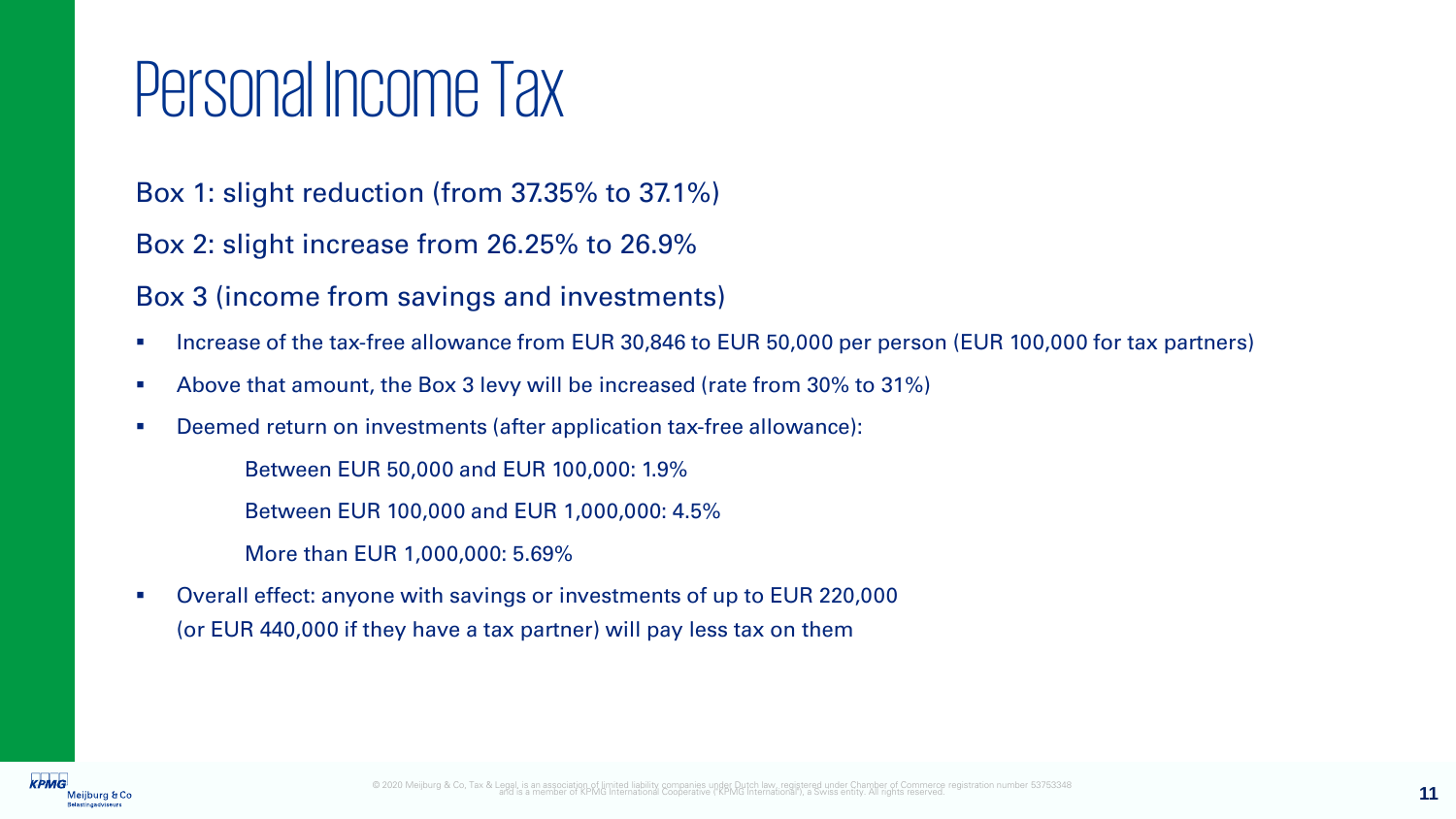#### Real estate transfer tax

- RETT tax rate will be  $8\%$  (was  $6\%)$
- >> second homes, commercial real estate and real estate investors

**RETT** rate remains 2% only for homes used as own residency

**However: first-time buyers (aged 18 to 35) entering the housing** market: no RETT. Purpose: more access to the housing market

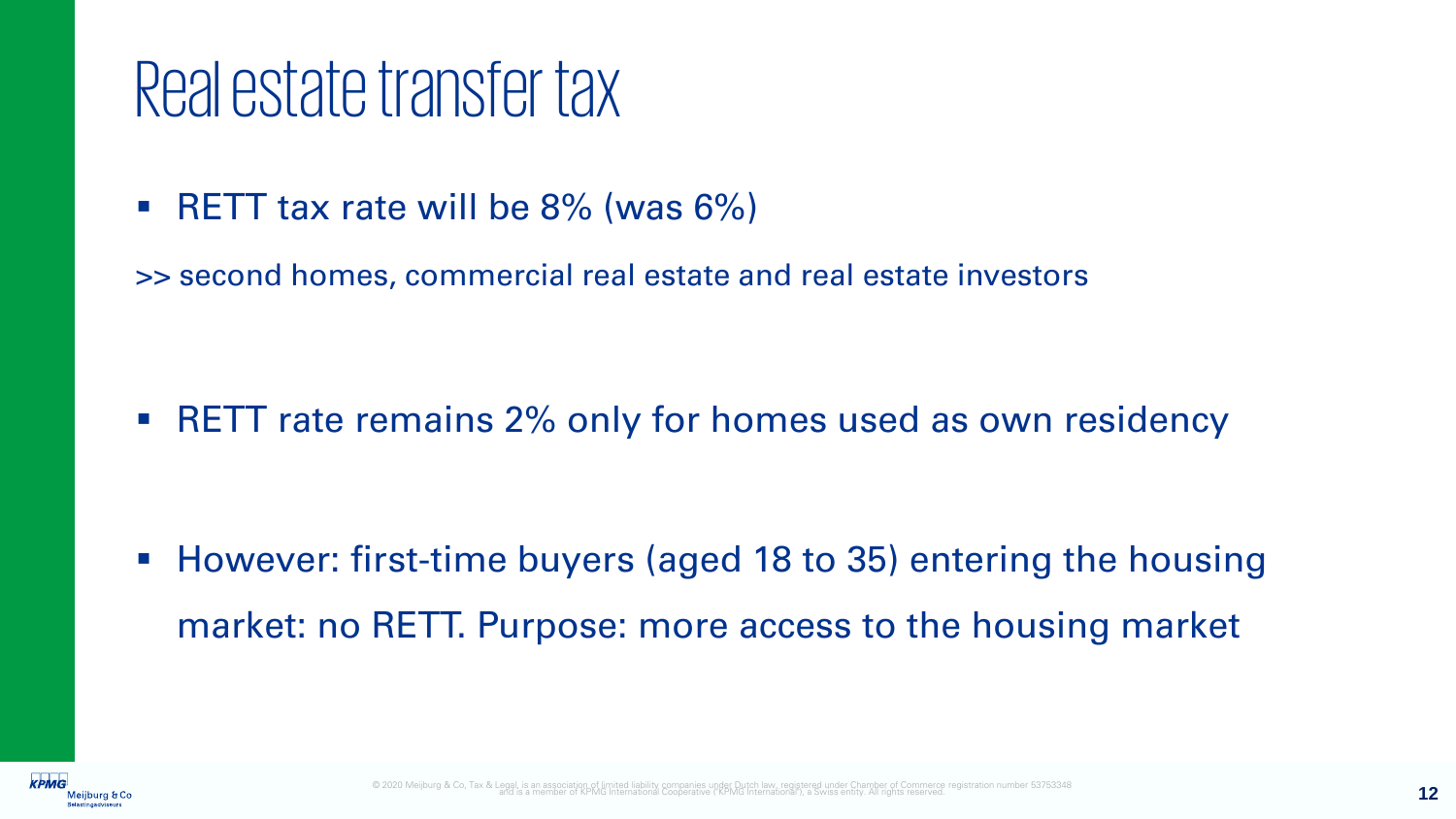# CO<sub>2</sub> tax on industrial emissions / climate tax measures

- Under the National Climate Agreement, industrial companies will be encouraged to invest in cutting their  $CO<sub>2</sub>$  emissions
- Companies that do not sufficiently reduce their emissions will pay a  $CO<sub>2</sub>$  tax
- As things currently stand, companies that fail to achieve the agreed reduction in  $CO<sub>2</sub>$ emissions risk paying EUR 125 in 2030 for each excess tonne of  $CO<sub>2</sub>$  emitted
- **Other climate tax measures** 
	- Limitations vehicle taxes
	- Ships encouraged to use greener shore-side electricity (instead of their own generators) by reducing the applicable tax rate

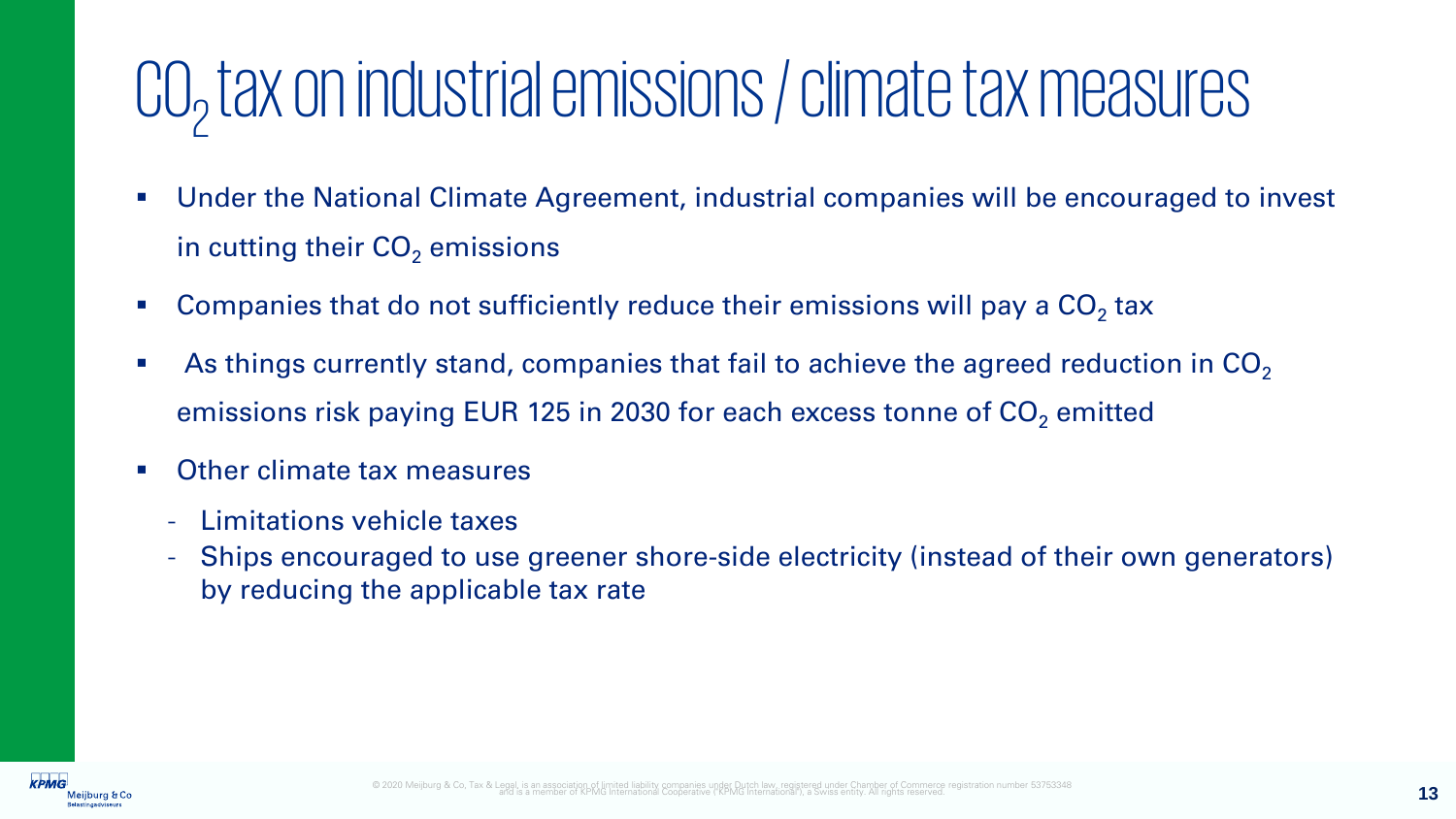#### Questions?

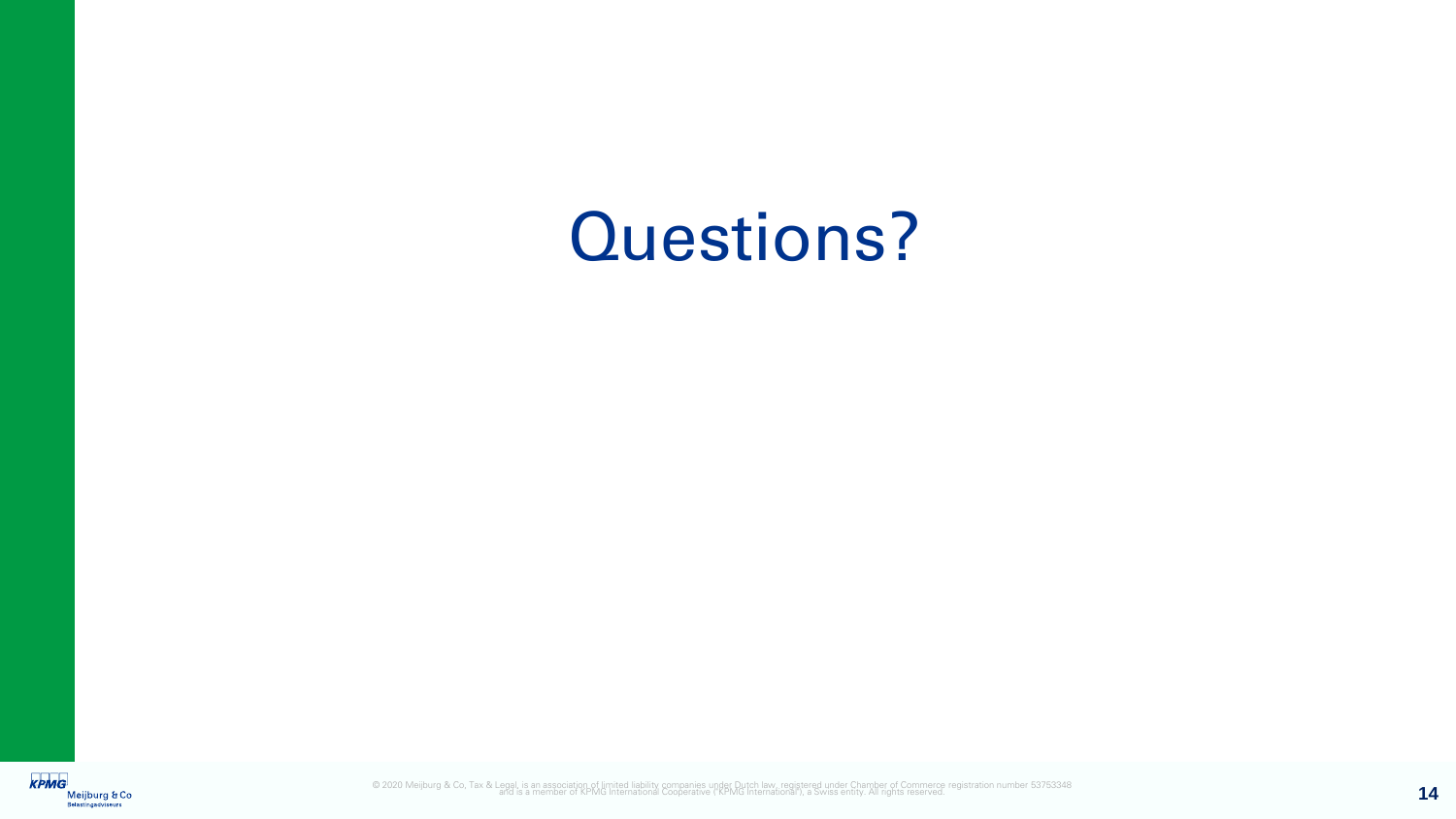#### Contact details

#### **Bernard van Gerrevink**

[vanGerrevink.Bernard@kpmg.com](mailto:vanGerrevink.Bernard@kpmg.com) Tel: +31 88 909 1389 / +316 51102614

#### **Michael van Gijlswijk**

[vangijlswijk.michael@kpmg.com](mailto:Poortinga-vanBurik.Helen@kpmg.com)

Tel: +31 88 909 1084 / +316 16481929